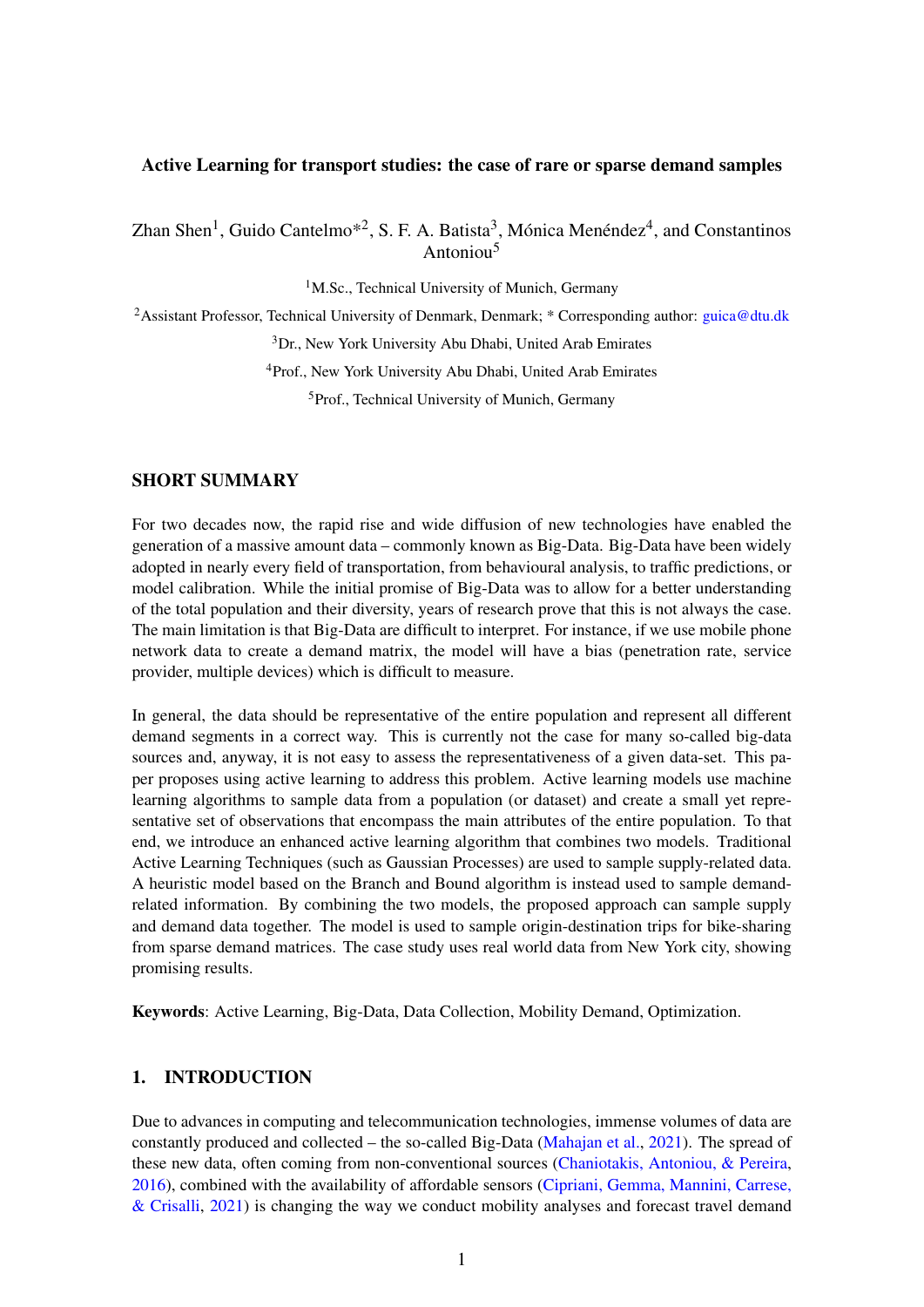[\(Chen, Ma, Susilo, Liu, & Wang,](#page-5-2) [2016\)](#page-5-2). In transportation research, Big-Data has been widely adopted in many fields, including behavioral analysis [\(Pereira, Rodrigues, Polisciuc, & Ben-Akiva,](#page-6-1) [2015\)](#page-6-1), traffic modelling [\(Bramich, Menéndez, & Ambühl,](#page-5-3) [2022\)](#page-5-3), analysis of network performance [\(Loder, Ambühl, Menendez, & Axhausen,](#page-6-2) [2019\)](#page-6-2), model calibration [\(Cantelmo & Viti,](#page-5-4) [2019\)](#page-5-4), fleet re-balancing [\(Lahoorpoor, Faroqi, Sadeghi-Niaraki, & Choi,](#page-6-3) [2019\)](#page-6-3), and demand forecasting [\(Ma,](#page-6-4) [Antoniou, & Toledo,](#page-6-4) [2020\)](#page-6-4).

One promise of Big-Data was to allow a better understanding of the total population and its underlying mobility habits. However, there is still a large debate about how useful or representative this data is, especially when it comes to the mobility demand. That being said, assessing the representativeness of a given dataset is not a trivial task [\(Chen et al.,](#page-5-2) [2016\)](#page-5-2). For example, social media has been abundantly used to study travel behavior [\(Pereira et al.,](#page-6-1) [2015;](#page-6-1) [Chaniotakis et](#page-5-0) [al.,](#page-5-0) [2016\)](#page-5-0). We now know that users aged between 45 and 55 use more Facebook than Twitter or Instagram [\(Singh, Halgamuge, & Moses,](#page-6-5) [2019\)](#page-6-5). Therefore, different social media data sets will show different behavioral trends. Moreover, these statistics might change from country to country. While age distribution is – hopefully – easy to observe, other aspects such as political views or level of education might not be. The same problem applies to other data sources. For instance, if mobile phone network data are used to estimate the mobility demand, the model will have similar problems (depending on the penetration rate, service provider, type of subscription, among other factors) [\(Huang et al.,](#page-6-6) [2018\)](#page-6-6). In all these cases, Big-Data is only useful if the sample represents the entire population and all the different demand segments properly. This, however, is currently not the case for many of the so-called Big-Data sources [\(Chen et al.,](#page-5-2) [2016\)](#page-5-2).

In this context, this paper focuses on developing a methodology to sample a representative datasets for mobility analysis using Active Learning. The term Active learning refers to the subset of machine learning models that, starting from a non representative data-set, is able to interactively collect new data–points and build a small yet representative set of observations that encompasses the main attributes of the problem. More specifically, we propose an enhanced active learning algorithm that combines two models. On the one hand, traditional Active Learning Techniques (such as Gaussian Processes) are used to sample supply-related data. On the other hand, a heuristic model based on the Branch and Bound algorithm is used to sample demand-related information. By combining the two models, the proposed approach can sample supply and demand data together. In this paper, we use this model to sample origin-destination trips for bike-sharing in New York City.

The remainder of this paper is organized as follows. [Section 2](#page-1-0) describes the Active Learning model and the extension of the Branch-and-Bound algorithm. [Section 3](#page-2-0) presents the case study and discusses some preliminary results. [Section 4](#page-5-5) outlines the conclusions of this paper.

## <span id="page-1-0"></span>2. METHODOLOGY

[Batista, Cantelmo, Menéndez, and Antoniou](#page-5-6) [\(2022\)](#page-5-6) presented an Active Learning framework based on Gaussian Processes to sample travel patterns for mobility analysis, considering only supply-related data (i.e. the spatial distribution of intersections which are framed as the possible origin and destination points of travelers). The model was used to sample travel distances for the calibration of aggregated traffic models based on the Macroscopic Fundamental Diagram (MFD). Under the assumption that travel distances are uniformly distributed, results show that a small percentage (between 2% and 10%) of all possible travels in the network is sufficient for estimating representative aggregated travel distances for MFD models. The model developed by [Batista et](#page-5-6) [al.](#page-5-6) [\(2022\)](#page-5-6) can sample any supply-related feature. However, it is not suited for demand-related features. Active learning models start from an empty (and not representative) dataset. The model then iteratively populates this dataset with new data points to create a richer and more representa-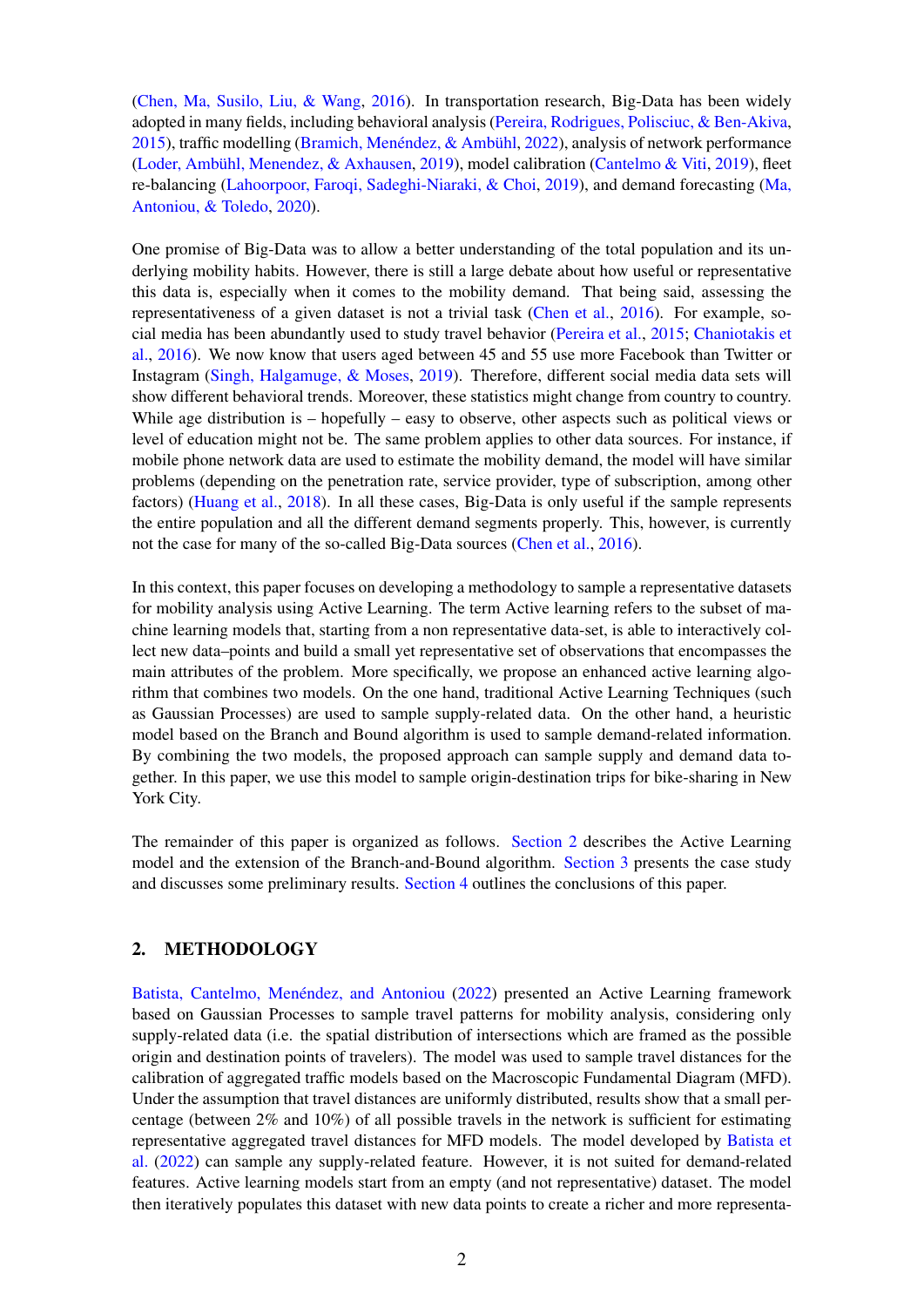tive dataset. Once the dataset becomes representative, adding new data points becomes redundant. Therefore, we need to know the domain of a dataset to infer its representativeness. In the case of the supply information, this domain is known (i.e. the transport network). However, the domain (i.e., trip characteristics) is unknown for the demand.

It is often challenging to retrieve information, for instance, about how many users travel with a certain transportation mode or within a specific origin-destination pair. Even when this information is available, the resulting sample is often large. For example, large metropolitan areas count millions of users, each of them with different characteristics, preferences, and mobility habits. This results in a large dataset that would require prohibitive computational times for existing Active Learning models to analyze. To solve this issue, we propose a new and enhanced framework designed for transport analysis and able to capture both supply- and demand-related features. First, we define an observation (or data point) as follows:

$$
x_{ij} = \{x_{ij}^{Demand}, x_{ij}^{Supply}\}\tag{1}
$$

where *i* and *j* are two nodes in the transport network,  $x_{ij}^{Demand}$  represents the characteristics (or features) of the demand that travels between them, while  $x_{ij}^{Supply}$  includes the characteristics of the supply. For instance, demand features could be the number of trips between *i* and *j*, or the sociodemographic characteristics associated with those trips. Supply features might instead include the travel distance, free-flow travel time, or type of infrastructure. Using this representation, the domain of  $x_{ij}$  is known (i.e. the transport network). Therefore, the algorithm proposed in [Batista](#page-5-6) [et al.](#page-5-6) [\(2022\)](#page-5-6) could now be used to sample both  $x_{ij}^{Demand}$  and  $x_{ij}^{Supply}$ .

Unfortunately,  $x_{ij}^{Demand}$  is sparse, meaning that the majority of the supply-related nodes have (close to) zero demand (e.g., nodes representing infrastructural change on a motorway). Note that, supply-related nodes could also be defined as just simply origin and destination nodes. To deal with sparsity, we develop a framework that leverages the Branch and Bound (B&B) algorithm to sample the sparse vector  $x_{ij}^{Demand}$ . The model starts from a non-representative dataset, which includes some observations about the demand in the network. At each iteration,  $x_{ij}^{Demand}$  is assumed to be equal to its mean  $\bar{x}^{Denand}$  for all observations in the dataset. If this difference is above a given threshold  $\delta$ , the B&B partitions the network into sub-regions and samples new information for each of them. The size of the partition depends on the current number of observations and influences directly the number of iterations o the model. For each partition, the average demand *x Demand* is computed. Then, the difference between available observations and *x Demand* is evaluated, and the procedure is repeated until the error is below the established tolerance threshold  $\delta$ for all sub-regions. As the domain is sparse, the model outputs large regions where the demand is zero while will intensify its search in those sub-regions where the demand is heterogeneous (as the variance of the residuals is larger).

<span id="page-2-0"></span>[Figure 1](#page-3-0) shows an illustrative example, where the model samples origin-destination pairs of nodes from a synthetic demand matrix. The full (unknown) matrix is the starting point. At each iteration, the matrix is divided into two and the highest and lowest values are sampled. If the difference between these two is higher than a given threshold ( $\delta = 3$ , in this example), the model stops. Otherwise, the model keeps partitioning the matrix. Note that the values of the estimated matrix do not necessary match those of the original matrix. For instance, in Partition A, all unlabelled data are assumed to be equal to the mean of the available data-points, therefore  $\bar{x}^{Domain} = (\frac{3-0}{2})$  $\frac{-0}{2}$ ) = 1.5.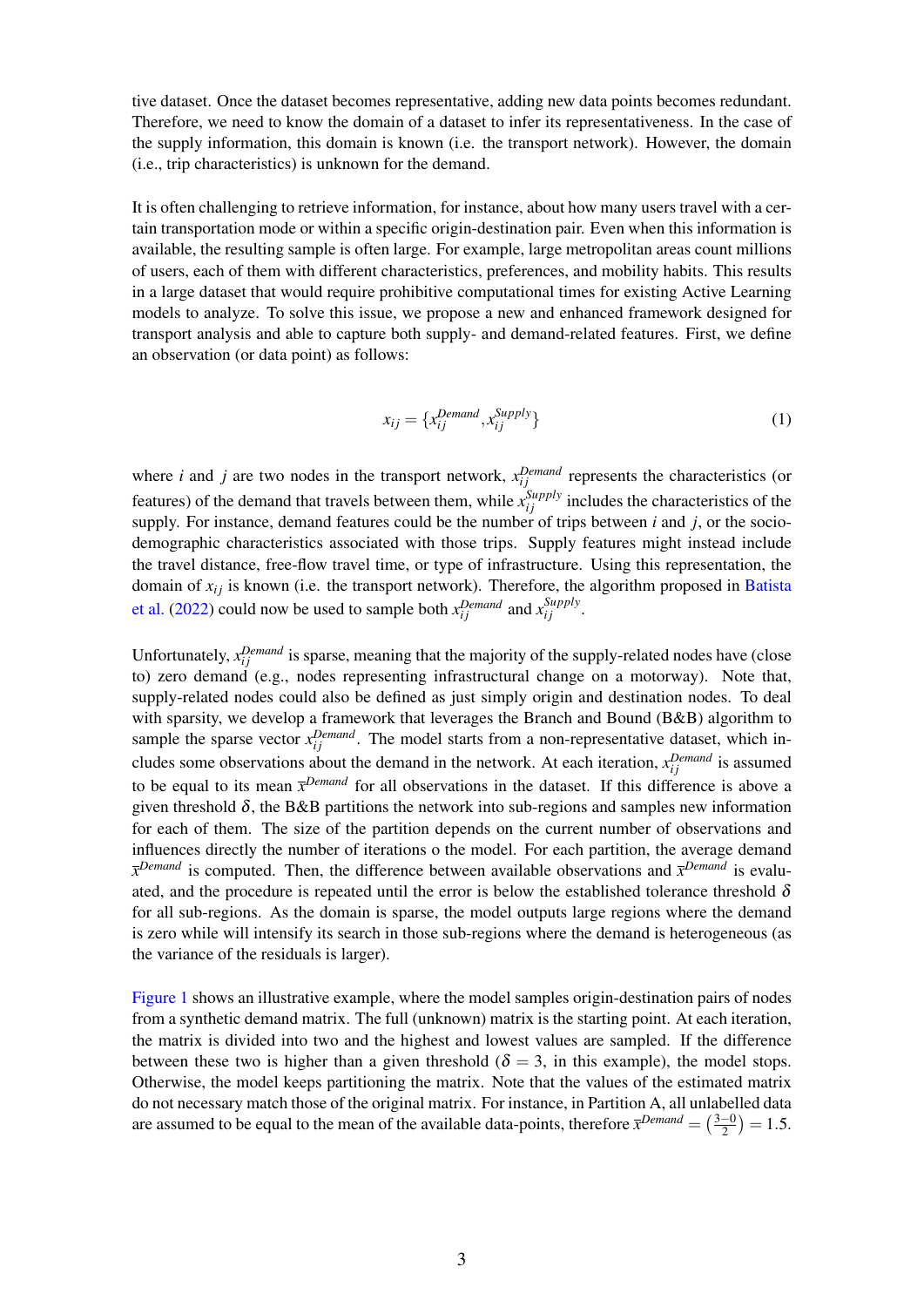<span id="page-3-0"></span>

Figure 1: Schematic example that shows how the developed B&B heuristic works.

# 3. RESULTS AND DISCUSSION

The proposed heuristic model is used here to sample bike-sharing demand data. We utilize the open data provided by CitiBike, for the bike-sharing system of New York city. The data is publically available online at <https://s3.amazonaws.com/tripdata/index.html>. The dataset includes 746 stations and almost 2,000,000 trips. [Figure 2](#page-3-1) shows the spatial distribution of the demand over the bike stations in downtown New York city for December 2018.

<span id="page-3-1"></span>

Figure 2: Spatial distribution of departures and arrivals of trips in the bike stations (left); Clusters of bike-sharing stations (right).

There were a total of 41,172 rides per day for this month. Bike-Sharing stations were partitioned into 20 zones using Gaussian Mixture models (GMM). [Figure 2](#page-3-1) depicts the resulting partitioning. We estimated 400 station-to-station demand matrices, i.e. one for each pair of origin-destination zones. Some of these matrices are sparse while others are not. The developed heuristics was then used to create an approximated station-to-station demand matrix for each pair of zones. Results were evaluated in terms of Precision (*P*), Accuracy (*A*), and Efficiency (*E*) as follows:

$$
P = 1 - \frac{\log(\delta + 1)}{\log(x^{Max})}
$$
 (2)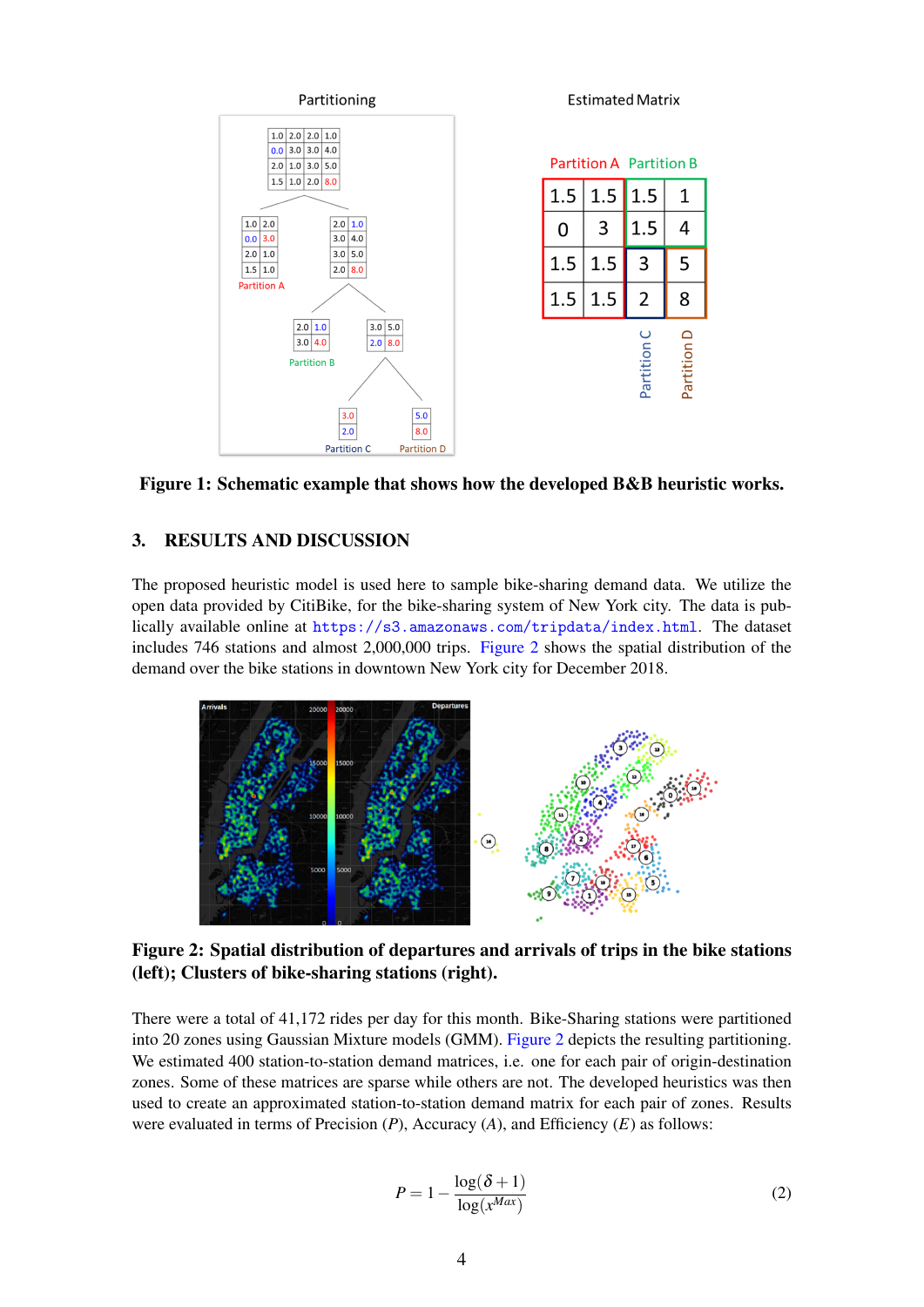$$
A = 1 - \frac{\log(RMSE(\delta))}{\log(RMSE(\delta^{Max}))}
$$
\n(3)

$$
E = 1 - \frac{N_S}{N_T} \tag{4}
$$

Where  $\delta$  represents the threshold of the model – i.e. the maximum acceptable error for the B&B;  $\delta^{Max}$  is the maximum value for the threshold  $RMSE(\delta)$  is the Root Mean Squared Error between the real and the estimated OD matrix for a given threshold  $\delta$ ;  $N_s$  is the sample size; and,  $N_T$  is the total number of observations in the dataset. The term *x Max* is the largest observation in the dataset, such as  $x^{Max} \ge x_{ij}^{Demand}, \forall (i, j).$ 

The precision depends only on the parameter  $\delta$ , and it can be seen as an input of the B&B. For low values of the threshold  $\delta$ , we expect a low variance of the residuals (i.e.  $P = 1$  should represent the perfect match). The Accuracy is a similar indicator but is based on the actual error between the estimated and the observed demand values. This means that it can only be used for validation, as the real value  $x_{ij}^{Demand}$  is unknown. The efficiency indicates how many data points are necessary to achieve a certain precision. For instance,  $E = 0.8$  means that only 20% of the data is required to achieve a specific level of precision. [Figure 3](#page-4-0) shows the results for two demand matrices, a sparse matrix, and a less sparse matrix.

<span id="page-4-0"></span>

Figure 3: Accuracy, Efficency, and Precision for: (a) a non-sparse matrix; and (b) a sparse matrix.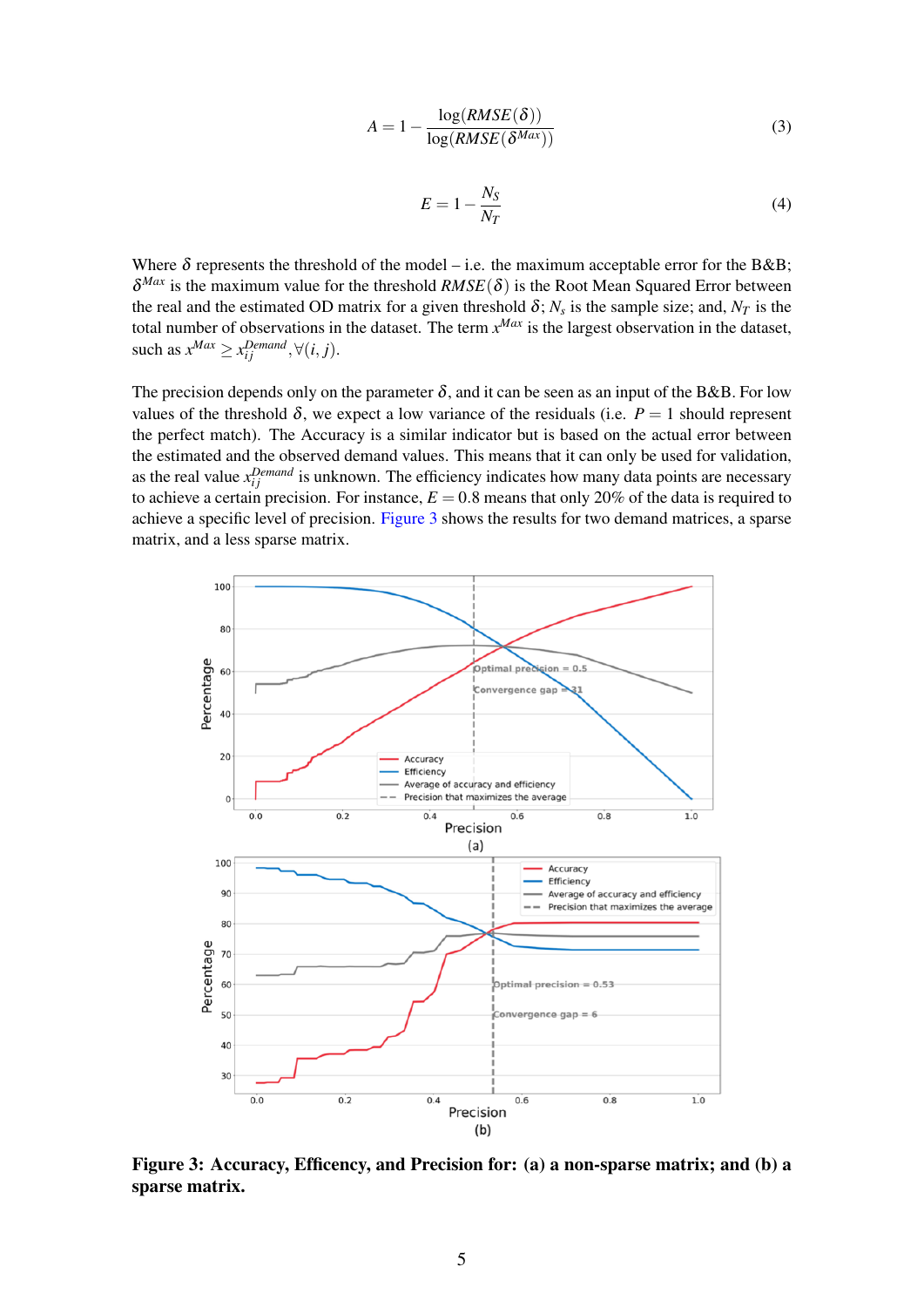Results suggest two observations. First, while the model works for sparse and non-sparse matrices, in the first case [\(Figure 3 \(b\)\)](#page-4-0), both accuracy and efficiency are extremely high, meaning that good matrices can be obtained with few data points. For example, 30% of the database is sufficient to achieve 80% of accuracy. As the sparsity decreases [\(Figure 3 \(a\)\)](#page-4-0), the model still performs well, but the trade-off between accuracy and efficiency becomes almost linear, meaning that a reduced precision translates unavoidably into a less representative dataset.

### <span id="page-5-5"></span>4. CONCLUSIONS

We argue in this study that there is a lack of methodologies that focus on collecting and building representative data sets for transport analysis. Therefore, this paper introduces a new and enhanced Active Learning framework designed to answer this question. The model combines traditional Active Learning Techniques (Gaussian Processes) and optimization techniques (Branch and Bound) to sample supply- and demand-related data from a transport network. The model is general and allows collecting different types of information such as observed travel times (using Google API or GPS data), venue popularity (Google Popular Times), travel distances (network feature), and OD matrices (using trip records). The model focuses on capturing heterogeneity at a spatial level. However, by combining Gaussian Processes and B&B, more complex heterogeneity can also be captured. For instance, Gaussian Processes can be used to sample information in a given geographical area, while the B&B model might indicate which areas require larger samples. Following this line, future work will focus on combining the two models and sampling more complex features (e.g., socio-demographic), as well as on assessing existing datasets' representativeness.

### ACKNOWLEDGMENT

Sérgio Batista and Mónica Menéndez acknowledge support by the NYUAD Center for Urban Networks (CITIES), funded by Tamkeen under the NYUAD Research Award CG001.

### **REFERENCES**

- <span id="page-5-6"></span>Batista, S. F. A., Cantelmo, G., Menéndez, M., & Antoniou, C. (2022). A gaussian sampling heuristic estimation model for developing synthetic trip sets. *Computer-Aided Civil and Infrastructure Engineering*, *37*(1), 93-109. doi: https://doi.org/ 10.1111/mice.12697
- <span id="page-5-3"></span>Bramich, D., Menéndez, M., & Ambühl, L. (2022). Fitting empirical fundamental diagrams of road traffic: A comprehensive review and comparison of models using an extensive data set. *IEEE Transactions on Intelligent Transportation Systems*.
- <span id="page-5-4"></span>Cantelmo, G., & Viti, F. (2019). A big data demand estimation framework for multimodal modelling of urban congested networks. In E. G. Nathanail & I. D. Karakikes (Eds.), *Data analytics: Paving the way to sustainable urban mobility* (pp. 139–146). Cham: Springer International Publishing. doi: 10.1007/978-3-030-02305-8\_17
- <span id="page-5-0"></span>Chaniotakis, E., Antoniou, C., & Pereira, F. (2016). Mapping social media for transportation studies. *IEEE Intelligent Systems*, *31*(6), 64-70. doi: 10.1109/MIS.2016.98
- <span id="page-5-2"></span>Chen, C., Ma, J., Susilo, Y., Liu, Y., & Wang, M. (2016). The promises of big data and small data for travel behavior (aka human mobility) analysis. *Transportation Research Part C: Emerging Technologies*, *68*, 285-299. doi: 10.1016/j.trc.2016.04 .005
- <span id="page-5-1"></span>Cipriani, E., Gemma, A., Mannini, L., Carrese, S., & Crisalli, U. (2021). Traffic demand